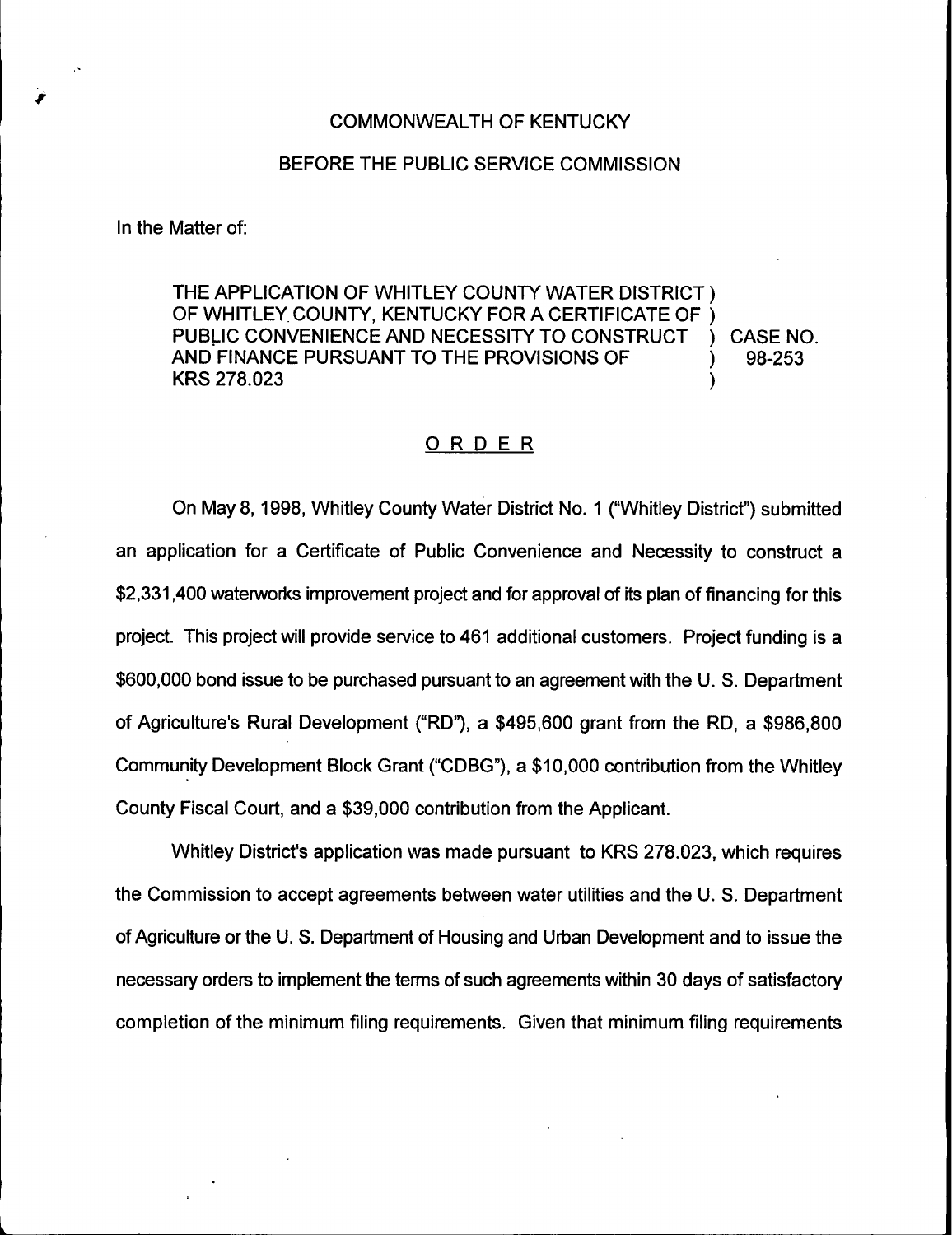were met in this case on May 8, 1998, KRS 278.023 does not grant the Commission any discretionary authority to modify or reject any portion of this agreement.

IT IS THEREFORE ORDERED that:

1. Whitley District is hereby granted a Certificate of Public Convenience and Necessity for the proposed construction project.

2. Whitley District's proposed plan of financing with RD is accepted.

3. Whitley District is authorized to issue bonds not to exceed \$600,000.

4. Whitley District shall file a copy of the "as-built" drawings and a certified statement that the construction has been satisfactorily completed in accordance with the contract plans and specifications within 60 days of the substantial completion of the construction certificated herein.

5. Whitley District shall monitor the adequacies of the expanded water distribution system after construction. If the level of service is inadequate or declining or the pressure to any customer falls outside the requirements of 807 KAR 5:066, Section 5(1), Whitley District shall take immediate action to bring the system into compliance with Commission regulations.

Nothing contained herein shall be deemed a warranty of the Commonwealth of Kentucky, or any agency thereof, of the financing herein accepted.